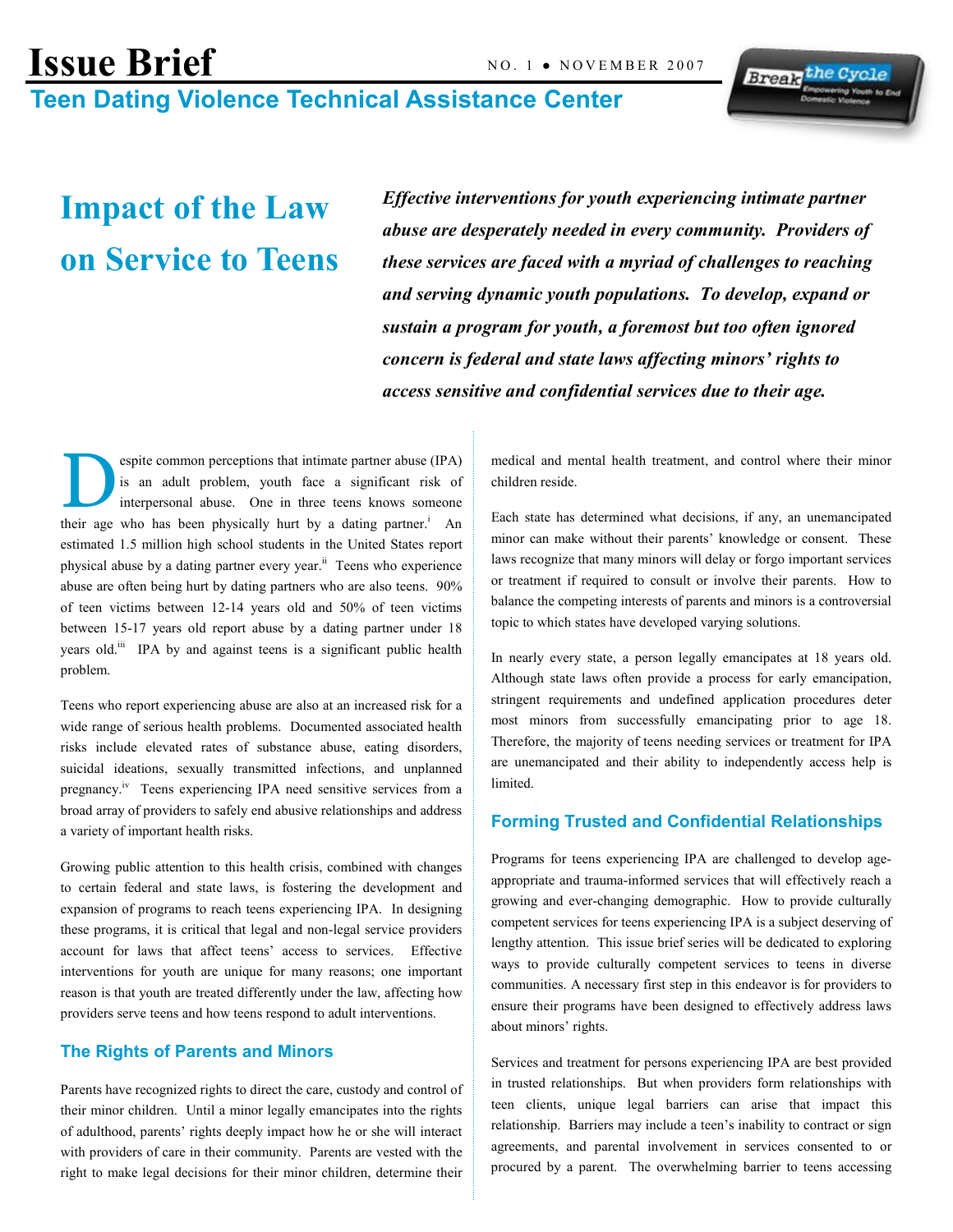

"One in three teens knows someone their age who has been physically hurt by a dating partner."

help is concerns about confidentiality. Teens report not accessing care or raising sensitive concerns if they fear information will be shared with parents and other adults. $<sup>v</sup>$  For providers to</sup> attract teen clients and maintain trusted relationships with them, programs must be designed to account for laws limiting minors' rights.

#### Community Responses to IPA

Every community has a unique system for responding to IPA. The primary supports available to victims include shelter, medical care, mental health services and legal advocacy. Responses to abusive partners may combine mental health services with legal consequences in the civil and criminal justice system. Not only have these systems been developed with an adult consumer in mind, but the rights of teens to participate in this safety net are also limited by law.

#### Shelter

Domestic violence shelters provide specialized services tailored to abuse victims in a confidential location. But most domestic violence shelters do not accept teens unless accompanying a battered parent. Parents have the right to know their child's whereabouts and the responsibility to provide their child safe shelter. State laws that provide exceptions for emergency housing of teens are generally limited to cases involving child abuse, require parental consent and/or notification, and require the shelter to meet unique licensing standards. These laws limit existing domestic violence shelters from providing shelter to teens experiencing IPA. When a domestic violence shelter is not an option for teens seeking safe haven, homeless and runaway youth shelters may be the only viable option.

#### Medical and mental health services

Parents have the right to determine medical and mental health treatment for their children with limited exceptions. State laws may allow teens to independently access certain sensitive services, including pregnancy-related treatment, access to contraceptives, STI testing and treatment, substance abuse treatment, rape and sexual assault services, and certain mental health treatment. Because of the associated health risks to IPA and teens' concerns about confidentiality, state laws that allow for independent access to a broad range of sensitive services provide communities an opportunity to respond to teens experiencing IPA.

#### Access to law

Teens face unique barriers in the civil and criminal justice systems. State laws often restrict teens from applying for a protective order because of their age or the nature of their relationship with their abusive partner. Of those states that do permit a teen to apply for a protective order, many require a parent or other adult to apply for protection on the teen's behalf. Protective orders may also not be available against an abusive partner who is a minor. In the criminal justice system, domestic violence acts committed by or against a minor may be subject to lesser penalties. Very few specialized criminal court programs exist to respond to teen abusers, relegating most teen offenders to a juvenile court system with limited expertise in handling domestic violence cases.

## Mandated Reporting and Privacy of Records

If services are provided to a teen experiencing IPA, confidential participation is often the teen's utmost concern. Many professionals in the service sector are designated as mandated reporters of child abuse and neglect. Because state child abuse laws can be broadly written, a teen's disclosure of IPA to a mandated reporter may result in a report to law enforcement or child protective services. Mandated reporting can deter a teen from accessing available services or making a full disclosure of abuse. A mandated report impacts the trusted relationship between the provider and teen client, potentially exposing the teen to undesired consequences and preventing a provider from following the wishes of their teen client. To maintain trust and rapport, mandated reporters must clearly understand their reporting obligation and impart this information to their teen clients.